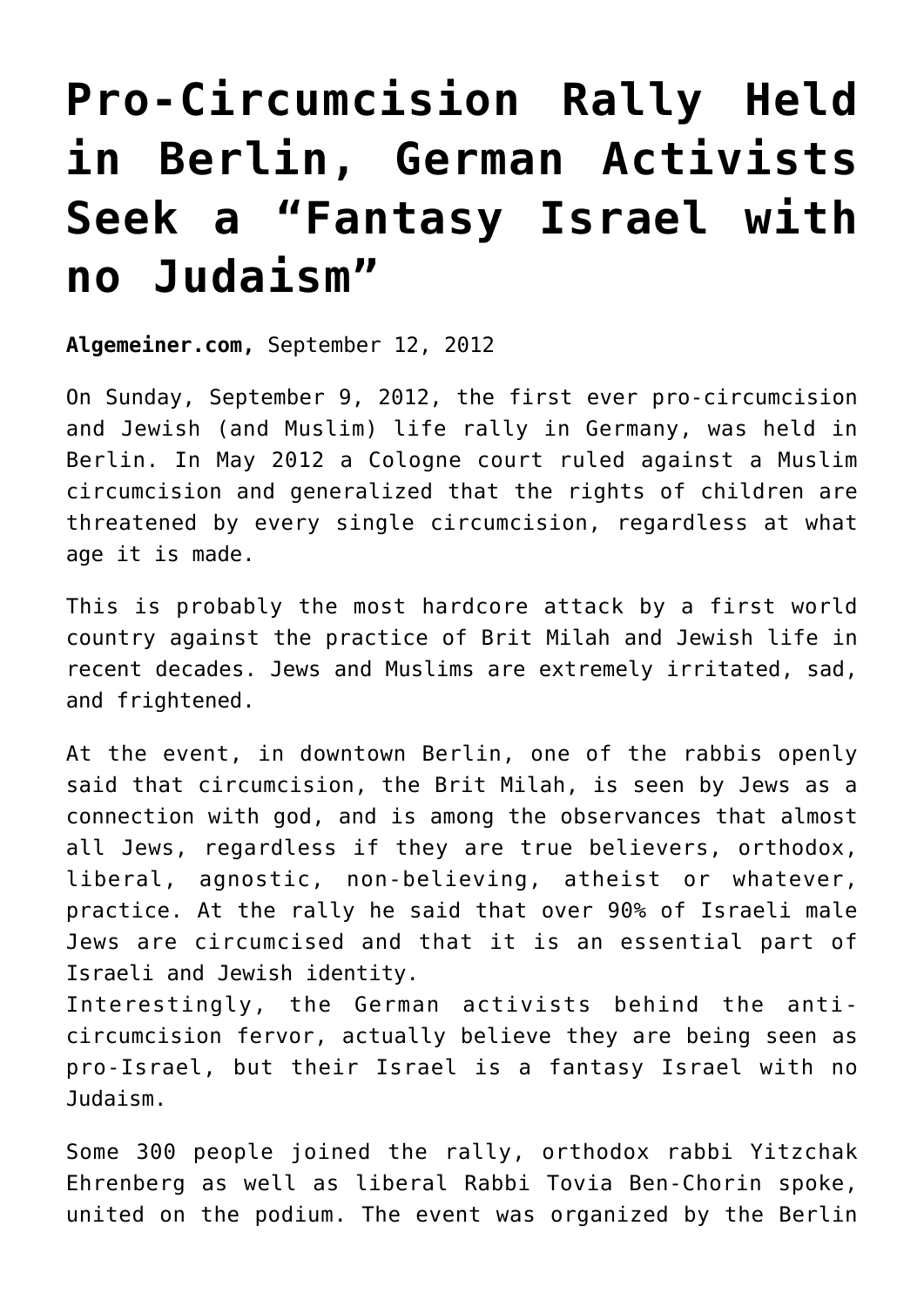based Forum for Democracy and against Antisemitism (JFDA), lead by former head of the Jewish Community of Berlin, Lala Süsskind, and her colleague Levi Salomon. They are both known for their tireless efforts to fight against all forms of anti-Semitism.

A few weeks ago, they organized another rally against the anti-Zionist and anti-Semitic al-Quds day, an Iranian propaganda event to denounce Israel and its capital, Jerusalem. At the rally to protect circumcision, the head of the (liberal) Turkish Community in Germany, Kenan Kolat, spoke as well in support of the Jewish fight against the anticircumcision climate in Germany. A young German-Turkish actor gave his first speech ever, because he was so upset about the discussion in Germany.

Earlier, organizations like the Giordano-Bruno Foundation (known for their work against Islamism, too) announced that they are going to launch a campaign later this month to attack circumcision and to fight for the "rights of children," and against the decision-making of parents vis-à-vis the Brit Milah. Jews are accused of abusing children, in effect, if not intent. This is a new form of blood libel, framed in nice German words, always suggesting that Germans love children. In fact many Germans hate Jews and Judaism and some do not like children either. These worrying developments provided the backdrop for the important rally.

Several Israeli flags were displayed at the event, too. However, compared with a rally just a week ago prompted by an anti-Semitic attack against a rabbi on the streets of Berlin by (according to eye-witnesses) German-Arab-Muslim youngsters, where some 1500 people, many Christians among them, showed up, the 300 people were a small group.

The very same Christians and liberal Germans who always love to pretend to be open-minded and pro-Jewish, dislike Judaism as soon as it comes to circumcision. The political elite in Germany did not show up at the event, with the exception of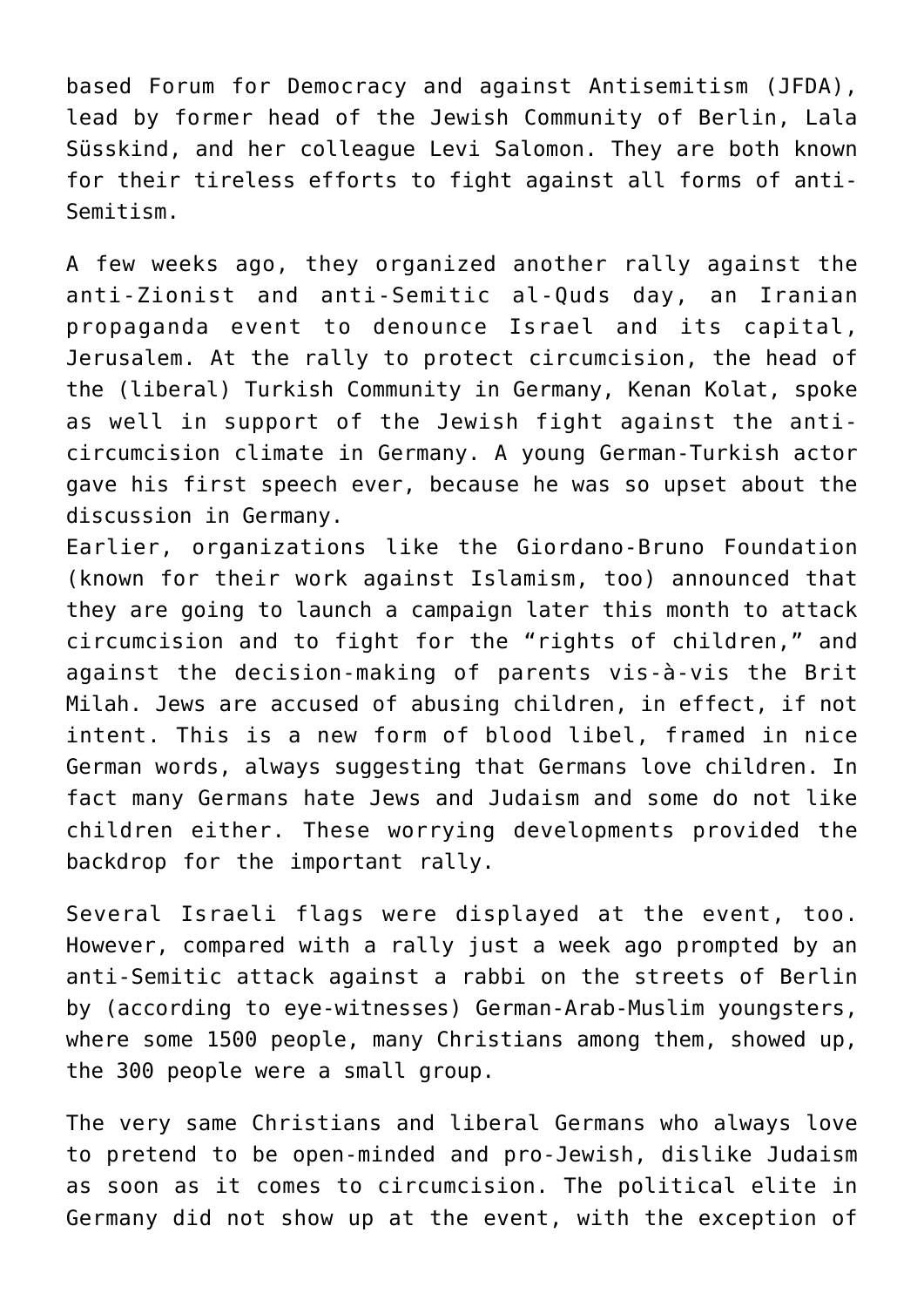one social democratic Member of Parliament, who did not join the rally in his political function as vice President of the German Bundestag, rather as an individual. This speaks volumes.

In recent weeks there has been a huge debate over circumcision in many parts of German society. Right-wing extremists like those writing for the website Politically Incorrect (known for its support of groups like the party Die Freiheit, the Bürgerbewegung Pax Europa, the so called Pro-Germany movement and the campaign "Stop the left" or "Linkstrend stoppen") said that Jews will not have a place in Germany if they keep on practicing circumcision. 600 mainstream doctors and others published a letter in leading conservative daily, the Frankfurter Allgemeine Zeitung, arguing against circumcision. Others, like marginal left-winger and NGO-activist (in Iraq and the Middle East) Thomas von der Osten-Sacken, equated Brith Milah more or less with female genital mutilation (FGM). They've lost perspective and run riot.

It is also interesting to note that the very same people who have opposed the anti-Zionist Judith Butler, who will be awarded the prestigious Adorno-Prize on September 11, 2012, in the city of Frankfurt, now attack Judaism and the Brit Milah. Their opposition to anti-Zionism contradicts their anti-Jewish feelings (framed as pro-child ideology).

A tiny journal in Berlin, called Bahamas, closely related to the publishing house Ça ira, has pretended to be pro-Israel in recent years. They publish articles against Islamism, anti-Semitism and hatred of Israel. However, they urged their readers and followers in a short statement on September 4 not to join the pro-circumcision rally because they detest "religious traditions."

They support Israel but have an Israel in mind without circumcised Jews. Maybe they just want a female Israel with a few un-circumcised gentiles?